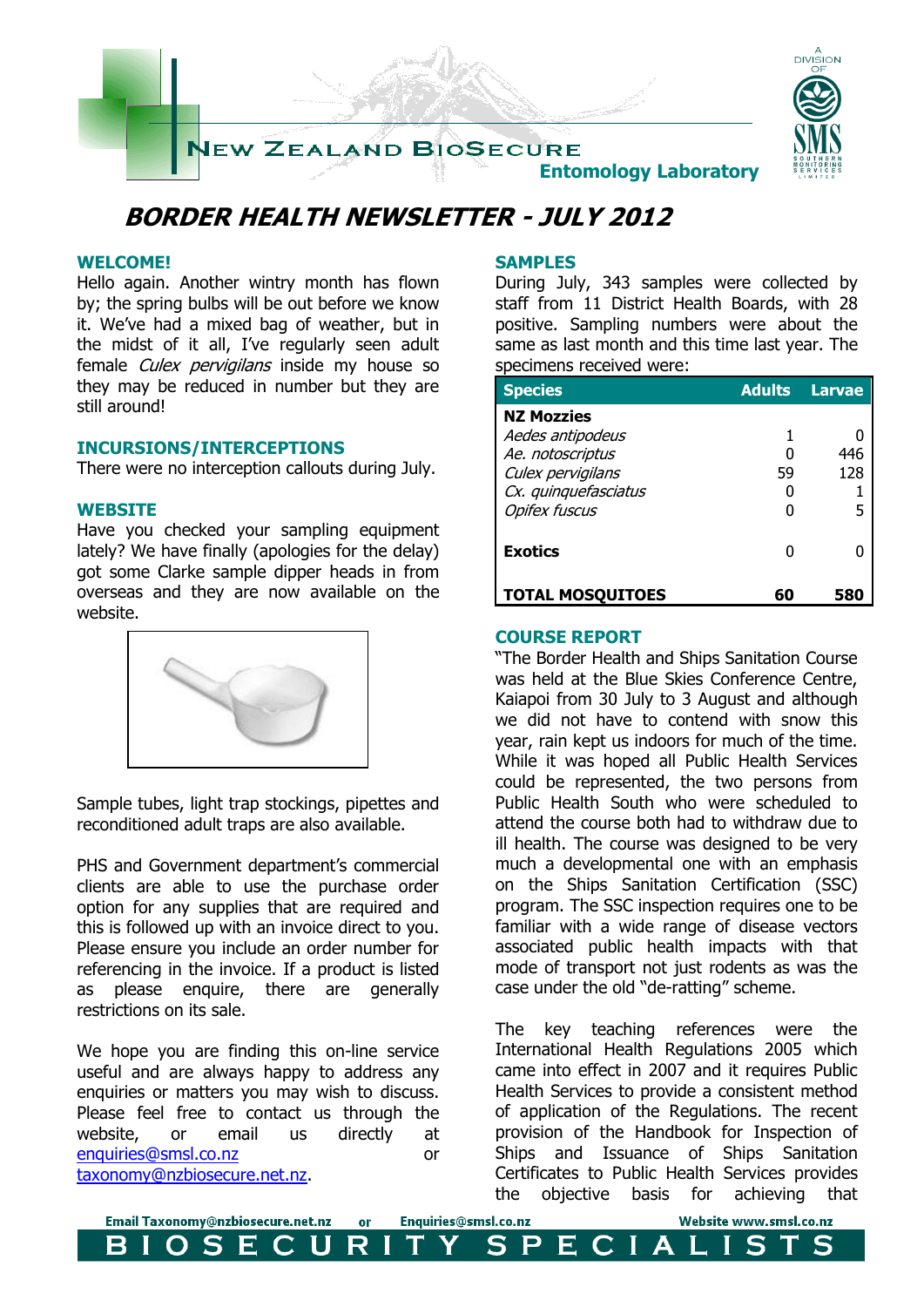# **JEW ZEALAND BIOSECURE**

consistency and the course assisted in that by improving the operational skill of the Public Health staff carrying out the ships sanitation inspections. Other principal legislation and regulations referred to in the course included the Health Act 1956 and Quarantine Regulations.

The course highlighted the main disease vectors one is likely to encounter during a ships sanitation inspection and during ports surveillance. In addition to understanding the diseases vectors may carry, comprehensive profiles about their characteristics, habits and lifecycle were presented in addition to practical demonstration from Mark Disbury on trapping and surveillance and related equipment. Planning skills were taught and this was carried over into the main practice problem which was well received, whereby attendees practiced planning for and responding to a request for a SSC inspection which escalated into a significant disease event potentially of international significance.

#### **Border Health Protection Course 2012**



The course concluded with the 'world café' session where participants were asked to consider a number of issues and brainstorm responses to them. This was well received by all as the segment provides an opportunity to feedback in a constructive way the value and improvements to course content and design. SMS Training will summarise the feedback and forward it to the Ministry of Health. It was felt the course objectives were met including enabling participants to contribute their operational experience to the training and to be



## **Entomology Laboratory**

in a position now to mentor their colleagues in their Public Health Units in various aspects of SSC delivery".

## **MOSQUITO-BORNE DISEASES**

#### **WEST NILE VIRUS - KIDNEY DISEASE**

**Source:** Red Orbit [edited] 13 July 2012 reported on ProMED Mail 15 July 2012

[http://www.redorbit.com/news/health/1112656006/west](http://www.redorbit.com/news/health/1112656006/west-nile-virus-may-cause-chronic-kidney-disease/)[nile-virus-may-cause-chronic-kidney-disease/](http://www.redorbit.com/news/health/1112656006/west-nile-virus-may-cause-chronic-kidney-disease/)

Patients who have a history of infection with West Nile virus (WNV) should be screened for chronic kidney disease (CKD), after US researchers have found varying degrees of the life-threatening disease in 40 percent of those patients who also contracted the mosquitoborne illness at an earlier time.

Researchers from 3 organizations -- Baylor College of Medicine, Texas Children's Hospital and The University of Texas Health Science Center -- studied 139 patients who had been infected with West Nile virus.

The teams used the Kidney Disease Outcomes Quality Initiative (KDOQI) criteria, based on the Modification of Diet in Renal Disease (MDRD) formula and urinary abnormalities, to assess risk factors and biomarkers of the disease.

Publishing the findings in the online edition of PLoS ONE, the team found that 2 in 5 of the West Nile patients also had a prevailing form of kidney disease.

"We are in the process of researching the relationship between West Nile virus infection and kidney disease, but this study now allows us to understand the prevalence and progression of kidney disease in those previously infected with West Nile virus," said study leader Dr. Kristy Murray, associate professor of pediatrics at BCM and Texas Children's.

At the time of the study, which involved mostly white (86 per cent) men (60 per cent) with an